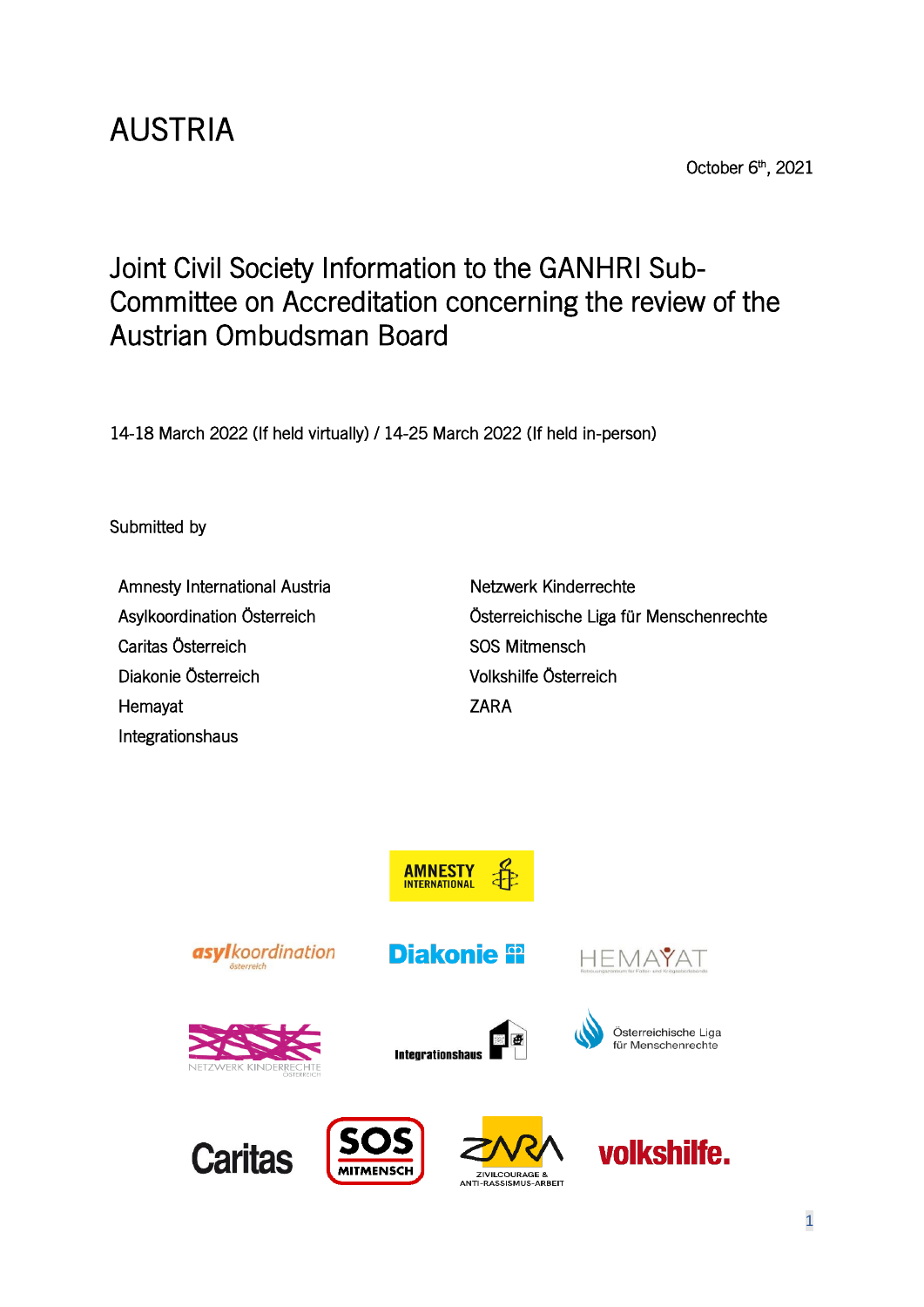In light of the recent application of the Austrian National Human Rights Institution (NHRI) – modeled as the Austrian Ombudsman Board (AOB) – for re-accreditation by the Global Alliance for National Human Rights Institutions (GANHRI), Amnesty International Austria, Asylkoordination Österreich, Caritas Österreich, Diakonie Österreich, Hemayat, Integrationshaus, Netzwerk Kinderrechte, Österreichische Liga für Menschenrechte, SOS Mitmensch, Volkshilfe Österreich, and ZARA are providing the following joint civil society information on the status of the AOB.

The purpose of this submission is to provide pertinent information and analysis, drawing on human rights standards, to assist the GANHRI Sub-Committee on Accreditation as it conducts its review of the AOB. In this document we highlight specific areas where the AOB could be strengthened to effectively implement its mandate as a NHRI and fulfil its crucial role in the promotion and protection of people's human rights in Austria. This effort is undertaken in view of the 13 recommendations made to Austria during the last Universal Periodic Review (UPR) to strengthen the AOB and ensure full compliance with the Paris Principles.<sup>1</sup> These recommendations have been accepted by the Government.<sup>2</sup>

The AOB was re-accredited with B Status in May 2011.<sup>3</sup> The International Coordinating Committee (ICC) has criticised, inter alia, the lack of a dedicated human rights mandate, the current appointment and selection procedure of the AOB's decision-making body, and the AOB's relations to civil society. Since then, the AOB has undergone various positive changes, including the implementation of the mandate as National Preventive Mechanism (NPM) to conduct visits to places of detention as well as certain institutions and programs for persons with disabilities and the establishment of a Human Rights Advisory Council (HRAC).<sup>4</sup>

Despite these reforms, the present civil society organisations are concerned about the state of compliance of the AOB as a NHRI with the Paris Principles. These concerns are a result of desk research and analysis conducted by Amnesty International Austria of the legal framework of the AOB, the United Nations Paris Principles,<sup>5</sup> the GANHRI General Observations<sup>6</sup> and the Guidelines on NPM by the Subcommittee on Prevention of Torture and other Cruel, Inhuman or Degrading Treatment or Punishment (SPT).<sup>7</sup> In addition to desk research and analysis, Amnesty International Austria consulted eight representatives of civil society organisations and four representatives of state institutions who have or have been serving in the HRAC, three active or former members of the visiting commissions of the AOB, and three independent human rights experts. The results of the analysis and consultations have also been discussed with representatives of the AOB.

The information in the present submission is provided in accordance with para 6.7 of the Rules of Procedure for the GANHRI Sub-Committee on Accreditation (SCA) which permits third parties to submit information relevant to the accreditation status of a NHRI. <sup>8</sup> Details are provided on particular aspects related to those criteria and the information presented in this document raises questions concerning the full compliance with the relevant criteria laid down by the SCA. The areas of concern

<sup>1</sup> See Bundeskanzleramt, *UPR 2021 - Übersicht offene Empfehlungen*, 2021 [https://www.bundeskanzleramt.gv.at/dam/jcr:0de3f20c-e98f-4585-9a90-ae8bbacdba5c/54\\_14\\_bei1.pdf.](https://www.bundeskanzleramt.gv.at/dam/jcr:0de3f20c-e98f-4585-9a90-ae8bbacdba5c/54_14_bei1.pdf) <sup>2</sup> Amnesty International Austria (2020), Austria: Human Rights Challenges Persist, January 2021,

[https://www.amnesty.at/media/7612/amnesty\\_human-rights-challenges-persist\\_upr\\_oesterreich\\_sept-2020.pdf.](https://www.amnesty.at/media/7612/amnesty_human-rights-challenges-persist_upr_oesterreich_sept-2020.pdf)

<sup>3</sup> International Coordinating Committee (ICC) of National Institutions for the Promotion and Protection of Human Rights – Report and Recommendations of the Session of the Sub-Committee on Accreditation (SCA), May 2011, [https://www.ohchr.org/Documents/Countries/NHRI/GANHRI/SCA%20REPORT%20MAY%202011%20-](https://www.ohchr.org/Documents/Countries/NHRI/GANHRI/SCA%20REPORT%20MAY%202011%20-%20FINAL%20%28with%20annexes%29.pdf) [%20FINAL%20%28with%20annexes%29.pdf](https://www.ohchr.org/Documents/Countries/NHRI/GANHRI/SCA%20REPORT%20MAY%202011%20-%20FINAL%20%28with%20annexes%29.pdf)

<sup>4</sup> Also referred to as Human Rights Advisory Board (HRAB).

<sup>5</sup> See OHCHR, *Principles relating to the Status of National Institutions (The Paris Principles)*, December 1993, <https://www.ohchr.org/en/professionalinterest/pages/statusofnationalinstitutions.aspx>

<sup>6</sup> GANHRI, General observations, download at <https://ganhri.org/accreditation/general-observations/> (accessed 05.10.2021).

<sup>7</sup> CAT/OP/12/5, download at<https://www.ohchr.org/en/hrBodies/opcat/pages/nationalpreventivemechanisms.aspx>

<sup>8</sup> GANHRI, *Rules of Procedure for the GANHRI Sub-Committee on Accreditation [amended version adopted on 15 July 2020*], download at<https://ganhri.org/accreditation/> (accessed 05.10.2021)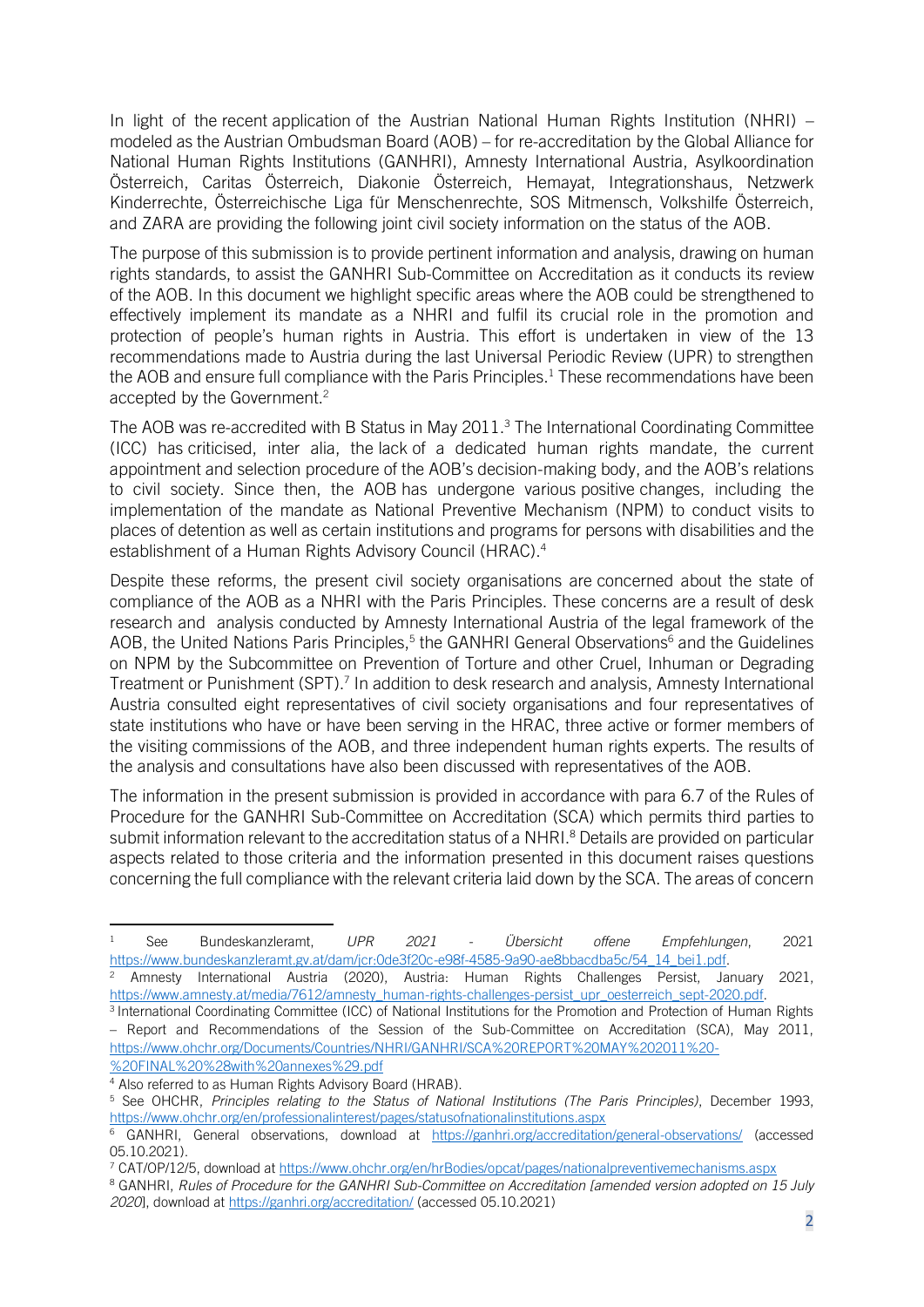focused on in this submission include the scope of the human rights mandate, the composition and selection process of the AOB's decision making-body and its cooperation with civil society.

Therefore, we recommend GANHRI to give consideration to these concerns in their accreditation examination and provide clear recommendations to the legislative and the AOB regarding the reforms necessary to strengthen the Austrian NHRIs effectiveness and ability to promote and protect human rights in Austria.

# Human Rights Mandate

According to section A.1 of the Paris Principles, a NHRI should be mandated with the competence to promote and protect human rights. This mandate should be "as broad as possible" and encompass all human rights set out in international, regional and domestic instruments, including not only civil and political, but also economic, social and cultural rights.<sup>9</sup>

#### Legal and Practical Implementation

During the last re-accreditation process in 2011, the existing legislation for the AOB did not have any specific provision for a mandate to protect and promote human rights. With the implementation of OPCAT in 2012, the mandate of the AOB has been expanded as follows:

According to Article 148a (1) of the Austrian Constitutional Law (ACL), <sup>10</sup> everyone can lodge a complaint with the AOB against alleged maladministration by the Federation, in particular for alleged violations of human rights, provided that they are affected by such maladministration and in so far as they do not or no longer have recourse to legal remedy. All such complaints must be investigated by the AOB. Furthermore, according to Article 148 (2) of the ACL, the AOB is ex officio entitled to investigate allegations of maladministration by the Federation, in particular of violations of human rights it assumes.

The human rights mandate of the AOB according to Article 148a (1) and (2) of the ACL $^{11}$  has a very strong focus on investigative activities including individual complaint handling and, in this regard, it does not single out or prioritise specific human rights. It is, however, noticeable that human rights violations are to a certain extent subsumed under the umbrella term "maladministration".<sup>12</sup>

Moreover, the AOB was established as a National Preventive Mechanism (NPM) in 2012. In this function, according to Article 148 (3) of the ACL, the AOB and the commissions appointed by it are also responsible for the **protection and promotion of human rights** in the area of administration of the Federation. For this, it is incumbent on the AOB

- to visit and inspect locations of deprivation of liberty,
- to watch and check in an advisory manner the conduct of the organs authorised to exert direct administrative power and compulsion as well as
- to visit and inspect certain institutions and programs for persons with disabilities.

The provisions in Article 148 (3) of the ACL concerning the protection and promotion of human rights are based on the UN Optional Protocol to the Convention against Torture and other Cruel, Inhuman or Degrading Treatment or Punishment (OPCAT) and the UN Convention on the Rights of Persons with Disabilities (CRPD), and in this regard, they refer to institutions in which liberty is or may be restricted. This is also reflected in the AOB's own description of its core human rights

<sup>&</sup>lt;sup>9</sup> See GANHRI General Observations of the SCA, G.O. 1.2. Human Rights Mandate, download at <https://ganhri.org/accreditation/general-observations/> (accessed 05.10.2021)<br><sup>10</sup> See Austrian Federal Constitutional

<sup>10</sup> See Austrian Federal Constitutional Law, Version 01.01.2021, [https://www.ris.bka.gv.at/Dokumente/Erv/ERV\\_1930\\_1/ERV\\_1930\\_1.html](https://www.ris.bka.gv.at/Dokumente/Erv/ERV_1930_1/ERV_1930_1.html) 

 $11$  ibid.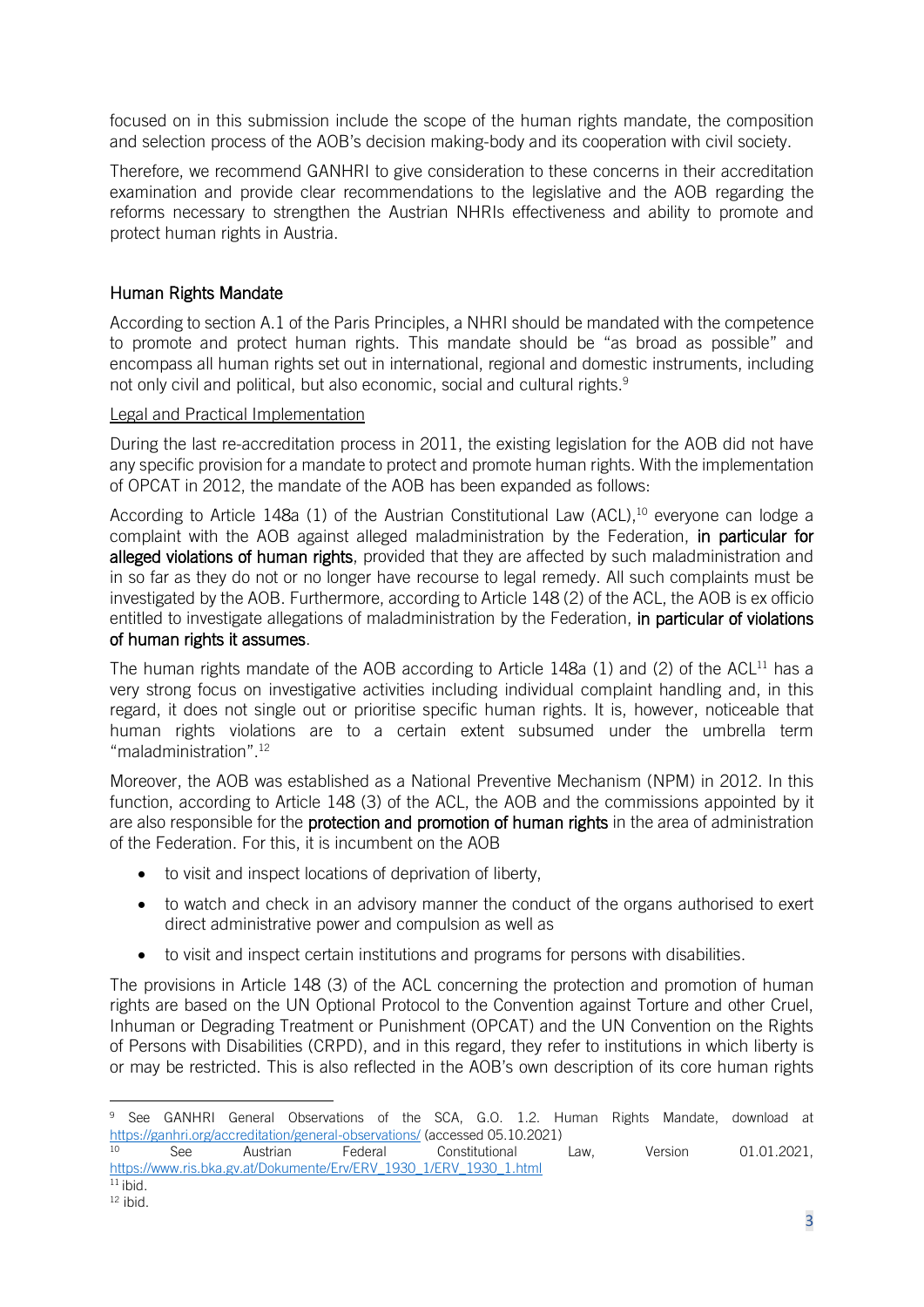mandate.<sup>13</sup> Furthermore, the provisions in Article 148 (3) of the ACL encompass the exercise by the administration of direct authority and the use of force, particularly during deportations and demonstrations.<sup>14</sup>

However, in contrast to NPMs under OPCAT and the independent mechanisms under CRPD, NHRIs are vested with a much broader human rights mandate, including economic, social and cultural rights.<sup>15</sup> In this context it has already been pointed out in the previous joint civil society submission of January 2011 – and the situation remains the same as of the date of submission of this information – that the Austrian Constitution does not expressly enshrine guarantees of economic, social and cultural rights. Whereas the European Convention on Human Rights with its limited set of rights has constitutional status, the International Covenant on Social, Economic, and Cultural Rights is not yet given full effect in national legislation despite being ratified. Therefore, there is still a risk that the *"precedence given to civil and political rights over other human rights as reflected in their unequal level of legal protection may lead to a similar hierarchisation of different sets of human rights in the work of the AOB and even to the exclusion of some human rights from the AOB's work focus"*. 16

When observing on the practical implementation of the human rights mandate, several of the consulted experts confirmed that the implementation of the mandate is restricted to the OPCAT and CRPD mandates and measures of direct administrative power and compulsion. For example, it was specifically raised by two consulted experts that issues such as children's or women's rights are not systematically promoted by the AOB beyond its OPCAT and CRPD mandate. Moreover, a former head of commission stated in his paper on the Austrian NPM that the AOB members take the view that the NPM commission members are strictly limited by their mandate as stipulated in Article 148a (3) of the ACL, whereas commission members tend to interpret the mandate as broadly as possible.<sup>17</sup>

In sum, both legally and practically, it appears that the mandate of the AOB is too narrowly focused on tasks directly connected to the OPCAT and CRPD mandates and measures of direct administrative power and compulsion. By widening its mandate, the AOB could focus more strategically on other pressing issues such as the prevention of violence against women<sup>18</sup> and children in general, beyond only those who are in detention or in foster care; similarly, on the rights of elderly people in general, and not only of those who are in nursing homes.

Thus, we recommend a transparent application of the current mandate in cooperation with relevant civil society stakeholders including the consideration of potential legal amendments with a view to broaden the mandate's focus of promoting and protection human rights – in particular to strengthen the focus on economic, social and cultural rights in view of their weak protection in Austria.

<sup>&</sup>lt;sup>13</sup> See the preface in the AOB's 2020 Annual Report on the activities of the Austrian National Preventive Mechanism (NPM),

<https://volksanwaltschaft.gv.at/downloads/cbhc4/PB%20%28Band%20II%29%202020%20-%20EN.pdf>  $14$  ibid.

<sup>15</sup> De Beco, G., & Murray, R. (2014): *Frontmatter. In A Commentary on the Paris Principles on National Human Rights Institutions* (pp. I-Iv). Cambridge: Cambridge University Press, p. 49.

<sup>16</sup> Ludwig Boltzmann Institute of Human Rights et al., *Joint Civil Society Information to the ICC Sub-Committee on Accreditation*, 2011.

<sup>17</sup> See also Berger E., Paar C. (2019*): Der österreichische NPM – vom Pionierprojekt zum Kontrollministerium?* In: Patricia Hladschik, Fiona Steinert (Hrsg.): *Menschenrechten Gestalt und Wirksamkeit verleihen. Festschrift für Manfred Nowak und Hannes Tretter* (S 357-368), Neuer Wissenschaftlicher Verlag, Wien 2019)

<sup>&</sup>lt;sup>18</sup> On the positive side, the Center for Forensic Medicine at MedUni Vienna, in cooperation with the Association of Autonomous Austrian Women's Shelters (AÖF) and the AOB, organises the interdisciplinary lecture series "One of five" every year in order to actively counteract the taboo and trivialization of violence against women. The AOB uses the lecture series to address violence protection and violence prevention as a political and social challenge, to point out deficits and to initiate training and further education programs in the legal, health and social professions aimed at eliminating them.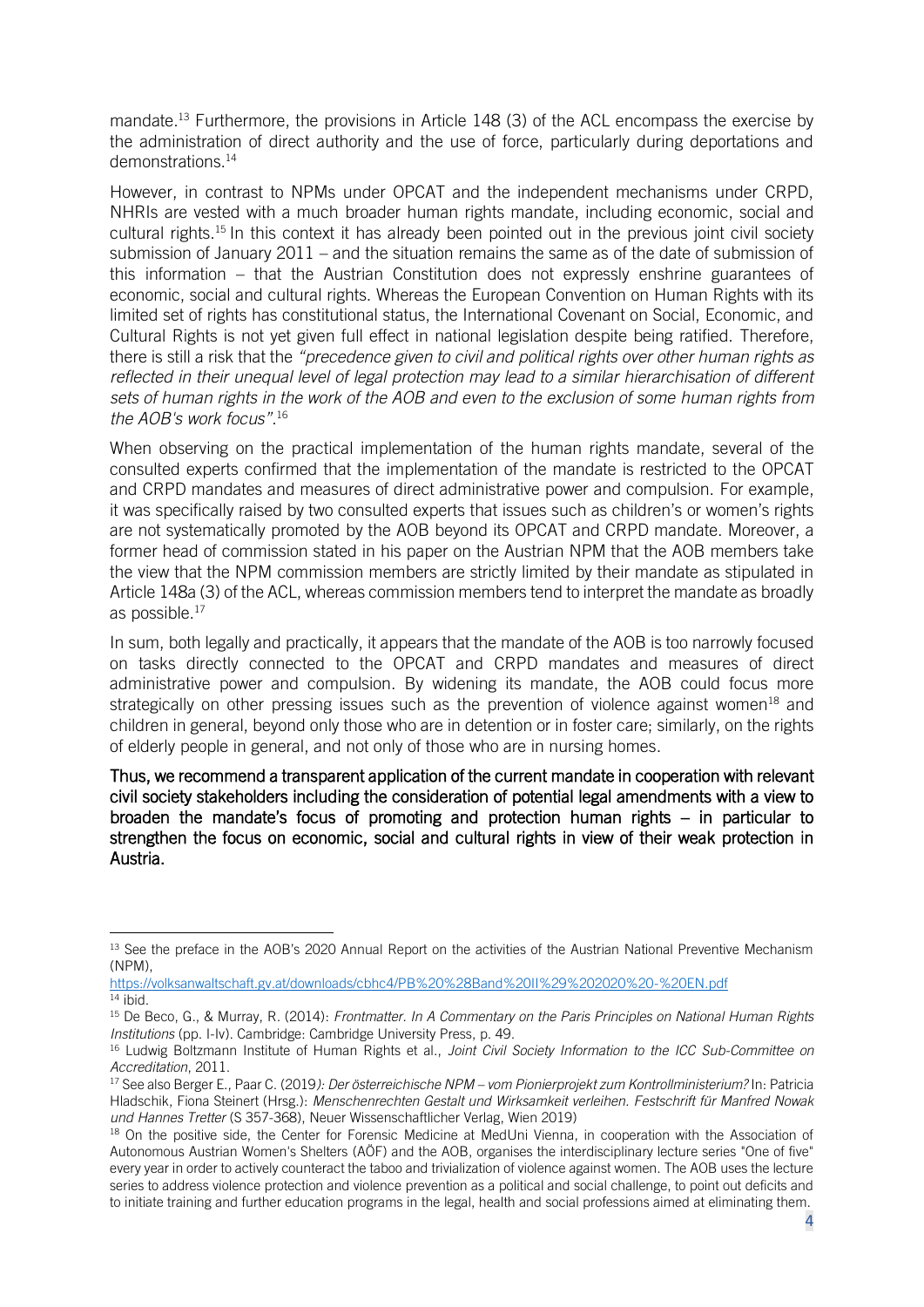#### Interaction with the International Human Rights System

Furthermore, sections A.3(d) and A.3(e) of the Paris Principles recognise that the monitoring and engagement with the international human rights system, in particular the Human Rights Council and its mechanisms (Special Procedures and Universal Periodic Review) and the various United Nations Human Rights Treaty Bodies, are crucial for NHRIs in the promotion and protection of human rights domestically. Effective engagement with the international human rights system does not only include submitting parallel reports. 19

The AOB legislation does not currently specify how this function should be exercised and does not include a specific mandate to encourage the ratification and implementation of international law and standards. In its role as a NHRI, the AOB has submitted UPR stakeholder reports to the Office of the High Commissioner of Human Rights (OHCHR), <sup>20</sup> but has however not used this process to launch a dialogue with the state and civil society organisations on the relevant examinations and the follow–up to international recommendations.

We recommend that the AOB expands its role to proactively coordinate the dialogue on the monitoring and promotion of the implementation of relevant recommendations from international and regional human rights treaty bodies and mechanisms in close cooperation with civil society, for example, organising follow-up exchange to UN or Council of Europe recommendations.

# Composition and Selection Procedure

The Paris Principle 4 lays down criteria to guarantee the independence and pluralism of a NHRI, which are at the heart of an effectively functioning NHRI.

# Composition

The decision-making body of the AOB is made up of three members. The selection and appointment procedure of those Ombudspersons is laid down in the Austrian Constitutional Law (ACL). <sup>21</sup> According to Article 148g (2) of the ACL the selection procedure ensures representation from the three main political parties on the AOB. As already highlighted in the previous *Joint Civil Society Information to the ICC Sub-Committee on Accreditation* in 2011, the ACL does not contain any further provisions for a pluralist composition representing civil society and other stakeholders in Austria. Additionally, there are no provisions for ensuring the participation of people on the AOB who belong to ethnic or minority groups, LGBTI or other particular groups, e.g., people with disabilities.

Furthermore, no specifications are given regarding the gender composition and diversity of the board. Just seven out of twenty-two members in the history of the AOB have been Ombudswomen.<sup>22</sup> However, there is a lack of a legal requirement for adequate gender and minority balance. This has contributed to the current situation where all members of the AOB are white men.

<sup>&</sup>lt;sup>19</sup> See GANHRI General Observations of the SCA, G.O. 1.4. Interaction with the international human rights system, 21 February 2018,

[https://www.ohchr.org/Documents/Countries/NHRI/GANHRI/EN\\_GeneralObservations\\_Revisions\\_adopted\\_21.02.2018](https://www.ohchr.org/Documents/Countries/NHRI/GANHRI/EN_GeneralObservations_Revisions_adopted_21.02.2018_vf.pdf)  $\frac{v f. \text{pdf}}{20}$ 

<sup>20</sup> See Summary of Stakeholders' submission on Austria 2021, [https://daccess](https://daccess-ods.un.org/TMP/8088070.15419006.html)[ods.un.org/TMP/8088070.15419006.html;](https://daccess-ods.un.org/TMP/8088070.15419006.html) See Summary of Stakeholders' submissions on Austria 2015, [https://daccess-ods.un.org/TMP/6333039.40296173.html;](https://daccess-ods.un.org/TMP/6333039.40296173.html) See Summary of Stakeholders' submissions on Austria, <https://daccess-ods.un.org/TMP/9834555.9835434.html>

<sup>21</sup> See Austrian Federal Constitutional Law, 2021 [https://www.ris.bka.gv.at/Dokumente/Erv/ERV\\_1930\\_1/ERV\\_1930\\_1.html](https://www.ris.bka.gv.at/Dokumente/Erv/ERV_1930_1/ERV_1930_1.html)

<sup>22</sup> See Austrian Ombudsman Board, *Geschichte der Volksanwaltschaft*: [https://volksanwaltschaft.gv.at/ueber](https://volksanwaltschaft.gv.at/ueber-uns/geschichte)[uns/geschichte](https://volksanwaltschaft.gv.at/ueber-uns/geschichte) (accessed 04.10.2021).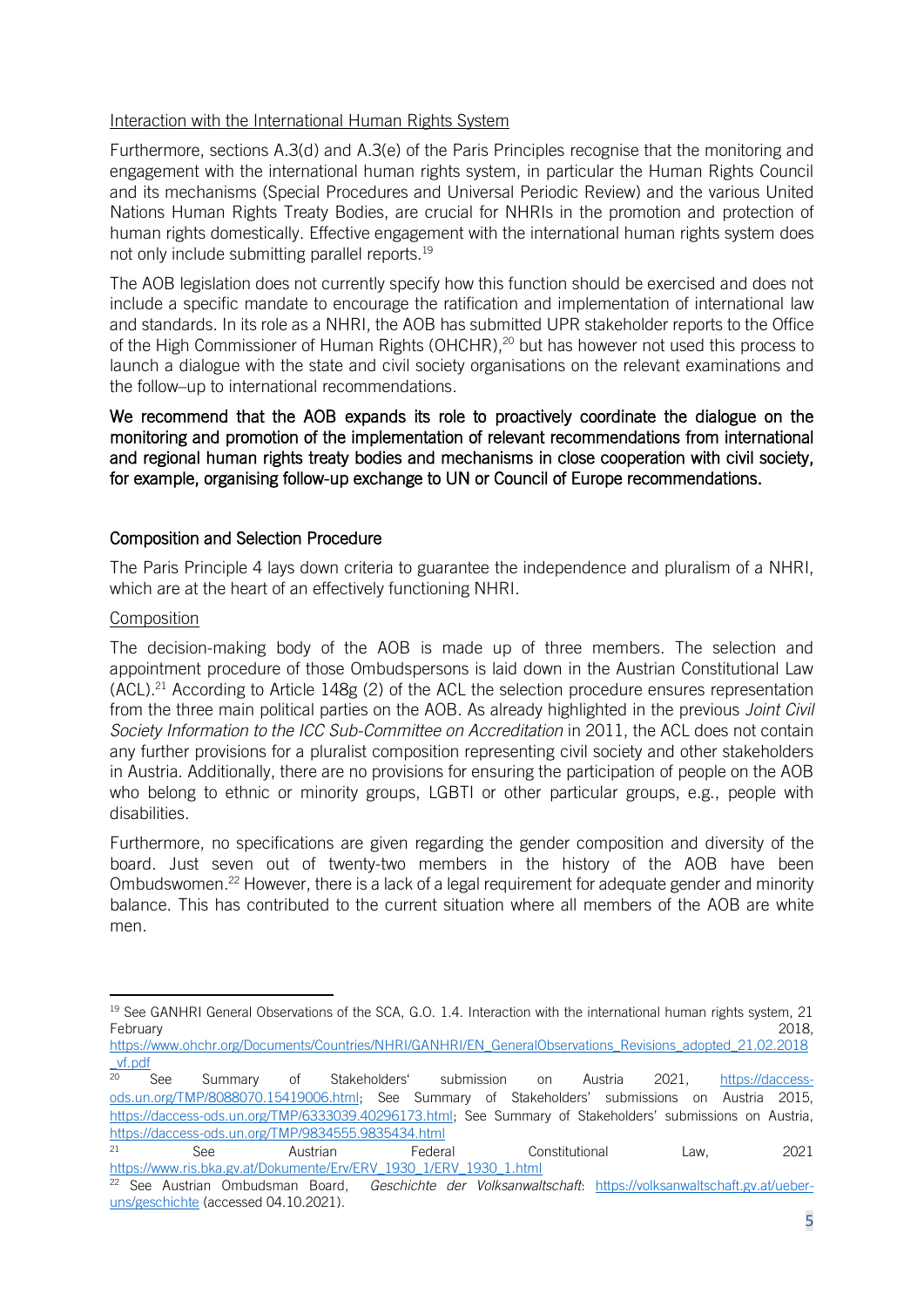This lack of effective participation and involvement of both women and other groups in the decisionmaking body of the AOB indicates the current system likely falls short of the Paris Principle 4 regarding the principle of pluralism.

A further concern is that the current selection process as stipulated constitutionally allows Ombudspersons to be appointed solely according to their political affiliation from each of the three main political parties. Thus, in practice, the elected members of the Board have predominately been former members of Parliament or at least long-standing party members.

#### We therefore recommend, as foreseen by the General Observations of the SCA, to install provisions for a pluralist composition representing all relevant social forces and segments in Austria in accordance with the Paris Principles.

#### Independence

The functional independence of the AOB is strongly guaranteed in Article 148a (6) of the ACL.<sup>23</sup> Thus, the AOB is independent in its exercise of power and takes no directions from the Government or any other institution. The independent budgeting and staffing allow for further operational and functional independence. However, there remain certain structural weaknesses which undermine the full independence of the AOB according to the Paris Principles.

Section B.3 of the Paris Principles sets out requirements to ensure a **stable mandate** for members of the decision-making body of NHRIs "*without which there can be no real independence*". While the Austrian Ombudspersons are guaranteed a strong and stable mandate against removal from office – security of tenure is ensured by a fixed six-year office term<sup>24</sup> with a high threshold for  $\frac{d}{dx}$  dismissal<sup>25</sup> – this is not the case for members of the commissions. According to the Guidelines on National Preventive Mechanisms by the SPT, the requirement of a stable mandate must also apply to members of the NPM commissions, with, among other things, the NPM's independent conduct of office ("operational independence") being guaranteed, and the relevant legislation specifying the period of office and any grounds for dismissal of members.<sup>26</sup>

Against this background, the recent amendment of Article 12 (1) of the Federal Law on the AOB has further raised concerns about the absence of safeguards against NPM members being dismissed. Therefore, several civil society organisations have criticised that there is a risk that commission members have no effective access to remedy against dismissal and are thus restricted in independently carrying out their monitoring function.<sup>27</sup> Thus, it is important to quickly clarify the legal situation and ensure adequate safeguards for a stable mandate of the commission members.

Furthermore, effective independence entails more than just provisions to ensure operational independence and protection from removal from office. <sup>28</sup> It also includes *personal independence*. This is addressed by Article 148g (5) of the ACL providing for the incompatibility of membership of NPMs with certain other positions while in office. In particular, Article 148g (5) stipulates that "*they may belong neither to a general representative body nor to the European Parliament, nor be member of the Federal Government or a Land Government nor practise any other profession*."

<sup>&</sup>lt;sup>23</sup> See Austrian Constitutional Law, [https://www.ris.bka.gv.at/Dokumente/Erv/ERV\\_1930\\_1/ERV\\_1930\\_1.html.](https://www.ris.bka.gv.at/Dokumente/Erv/ERV_1930_1/ERV_1930_1.html)

<sup>24</sup> See Article 148g (1) of the Austrian Constitutional Law.

 $25$  According to Article 148g (6) in connection with Article 142 of the ACL, members of the decision-making body of the AOB can only be removed from office, if the Constitutional Court pronounces that they are responsible for legal contraventions culpably ensuing from their official activity.

<sup>&</sup>lt;sup>26</sup> United Nations Subcommittee on Prevention of Torture and Other Cruel, Inhuman or Degrading Treatment or Punishment (SPT): *Guidelines on National Preventive Mechanisms: Subcommittee on Prevention of Torture and Other Cruel, Inhuman or Degrading Treatment or Punishment*, 9th December 2010, CAT/OP/12/5.

<sup>27</sup> Amnesty International Austria, *Unabängigkeit der Volksanaltschaft in Gefahr,* Februrary 2021, <https://www.amnesty.at/presse/unabhaengigkeit-der-volksanwaltschaft-in-gefahr/>

<sup>28</sup> De Beco, G., & Murray, R. (2014). *Independence. In A Commentary on the Paris Principles on National Human Rights Institutions* (pp. 82-90). Cambridge: Cambridge University Press.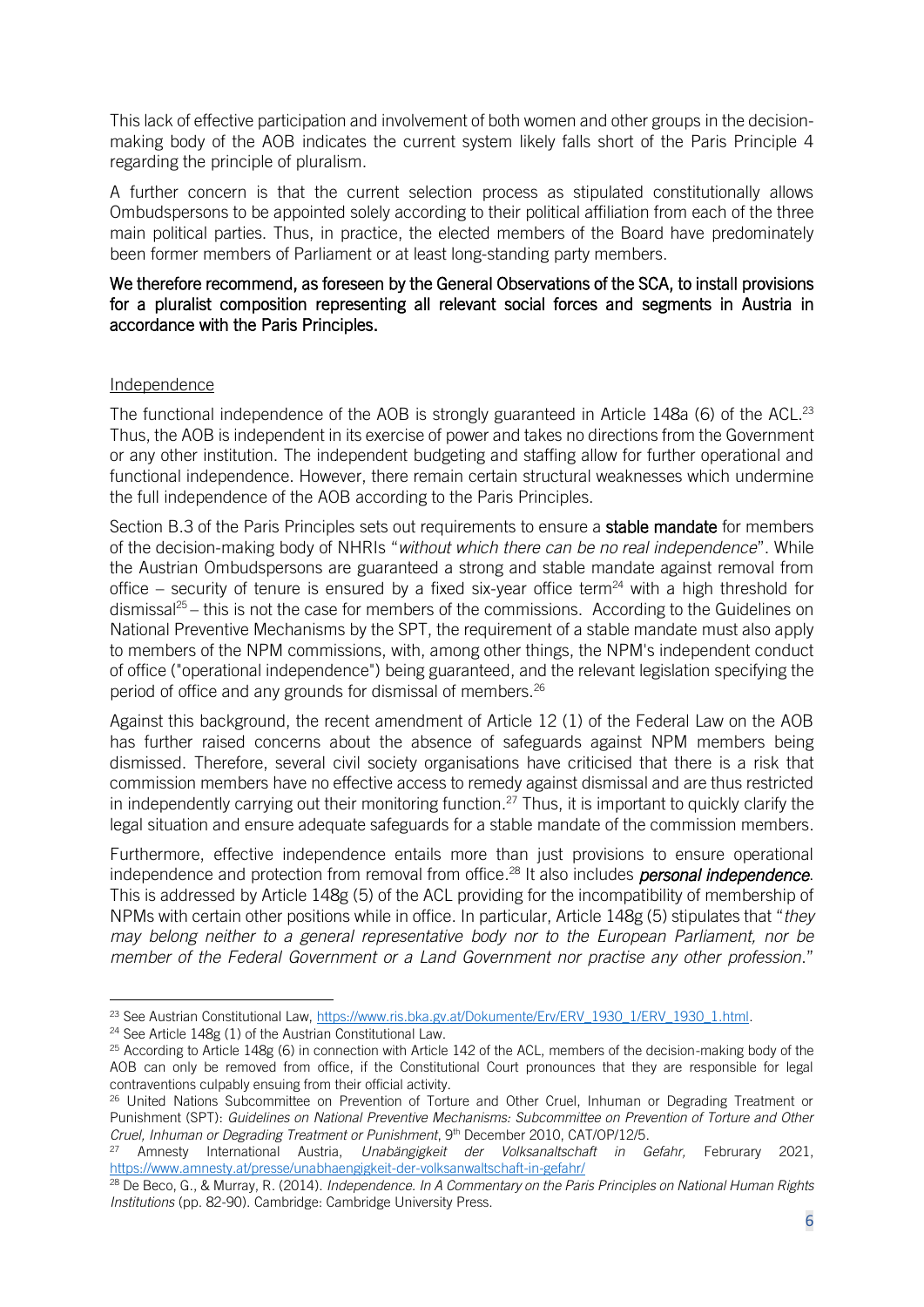Further, the *Practical Guide on The Role of National Preventive Mechanisms* of the OHCHR states that NPM members "*should not hold positions or have personal connections that would entail a real or perceived conflict of interest when undertaking the mandates of NPMs*."<sup>29</sup>

In the past, heads of NPM commissions as well as Amnesty International have expressed concern at the current situation in the AOB and observed that the strong political links of members of the AOB may present a conflict of interest and may impair their ability to fully, impartially, independently, and effectively interpret their mandate and investigate potential human rights violations.<sup>30</sup> The criterion of personal independence is strongly linked to the **perceived** independence. Even where there is no apparent lack of independence in practice, the public perception that close political links may influence the decisions of NHRI members negatively influences the trust of civil society organisations and the public at large.<sup>31</sup> Many consulted experts have mentioned that the close political links and lack of a transparent appointment procedure (see below) damage the perception of independence of the AOB. Therefore, consulted experts proposed, among other things, the expansion and specification of incompatibility and qualification criteria, introducing a cooling-off-phase after the ending of political positions with also a clear commitment to refrain from any activity that could be viewed as engaging in party politics. At the same time, the selection procedure must be reformed to ensure an open and transparent process, enabling any concerns regarding independence to be addressed (see section below).

#### Hence, we recommend questions are raised regarding the current independence of the AOB and what safeguards may be necessary to further ensure the future independence and effectiveness of the AOB, including personal and perceived independence.

#### Selection and Appointment Procedure

As stipulated in Article 148g of the ACL, all three members of the AOB are elected by the National Council (*Nationalrat*) of the Austrian Parliament. Those three parties which have the greatest number of seats in the Parliament have the right to nominate one candidate each. By putting forward a joint recommendation of nominees, the National Council then votes by simple majority. As already highlighted in the previous submission to the ICC,<sup>32</sup> this selection procedure results in a de facto delegation of the candidates by the three main parties rather than an open election by the Parliament. In effect it resembles a secondment procedure rather than a proper election.<sup>33</sup>

This also poses the risk of candidates not being elected based on their merits and qualifications but rather for their political affiliation. Since the last accreditation, changes have been made to add the criteria for members of the Board to require "knowledge in the field of human rights" (see Article 148g (6) of the ACL). However, no further specification is given on the extent of required expertise or experience to fulfil this criterion and no process exists to assess whether a candidate possesses the necessary qualifications in the human rights field.

Whereas the members of the AOB's decision-making body are only required to have "knowledge in the field of human rights", the heads of commissions are required to possess recognised

<sup>29</sup> Office of the United Nations High Commissioner for Human Rights, *PREVENTING TORTURE The Role of National Preventive Mechanisms - A Practical Guide*, 2018, [https://www.ohchr.org/Documents/Publications/NPM\\_Guide\\_EN.pdf](https://www.ohchr.org/Documents/Publications/NPM_Guide_EN.pdf)  <sup>30</sup> See <https://oe1.orf.at/artikel/410131/Massive-Kritik-an-Volksanwalt>

<sup>31</sup> ENNHRI (European Network of National Human Rights Institutions): *Promoting and Protecting Human Rights in Non-*Government Controlled, Non-Recognised and Other Disputed Territories<sup>\*</sup> The Role and Responsibilities of National *Human Rights Institutions*, September 2020, p.16, [http://ennhri.org/wp-content/uploads/2020/09/Promoting-and-](http://ennhri.org/wp-content/uploads/2020/09/Promoting-and-Protecting-Human-Rights-in-NGCT-Full.pdf)[Protecting-Human-Rights-in-NGCT-Full.pdf.](http://ennhri.org/wp-content/uploads/2020/09/Promoting-and-Protecting-Human-Rights-in-NGCT-Full.pdf) Also see UNDP-OHCR: Toolkit for collaboration with National Human Rights Institutions, December 2010, [https://www.ohchr.org/Documents/Countries/NHRI/1950-UNDP-UHCHR-Toolkit-LR.pdf.](https://www.ohchr.org/Documents/Countries/NHRI/1950-UNDP-UHCHR-Toolkit-LR.pdf)) <sup>31</sup> Ludwig Boltzmann Institute of Human Rights et al., '*Joint Civil Society Information to the ICC Sub-Committee on Accreditation*', 2011.

<sup>32</sup> Ludwig Boltzmann Institute of Human Rights et al., '*Joint Civil Society Information to the ICC Sub-Committee on Accreditation*', 2011.

<sup>33</sup> See Mayer/Muzak, B-VG5 (2015) Art 148g B-VG I., p. 536.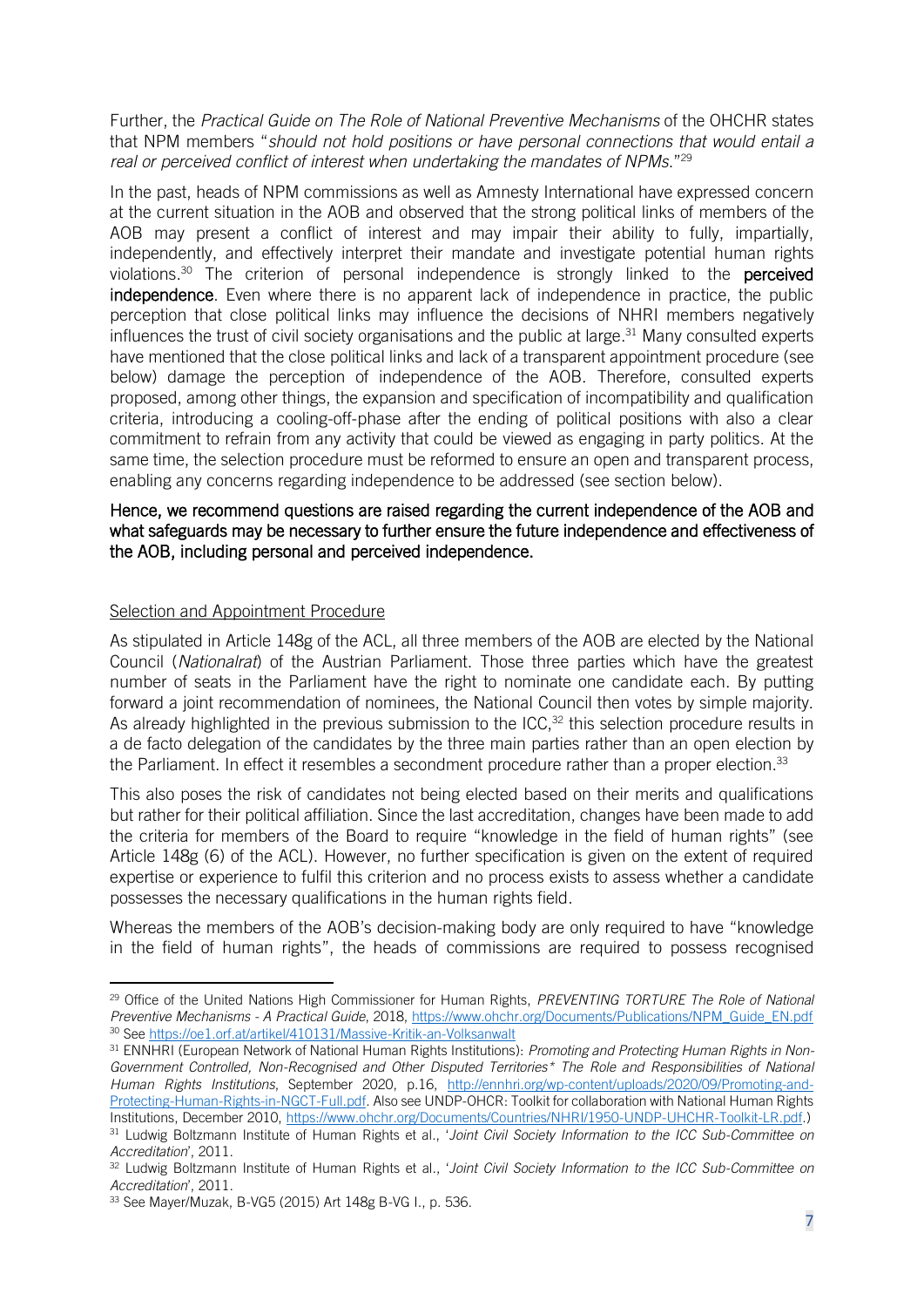competences in this field. Similarly, representatives of NGOs on the HRAC are selected on merit of their expertise in the field of human rights. This raises the question of why higher standards apply to the heads of commissions and the HRAC but not to the leadership of the NHRI itself.

The SCA General Observations provide guidelines on a clear, transparent and participatory selection and appointment process. It calls for a merit-based selection process to ensure pluralism. Yet, the above-mentioned selection process for the AOB does not include broad consultations or screenings with civil society and other relevant stakeholders. Additionally, the procedure as set out does not entail an open call for tenders to maximise the number of potential candidates from a wide range of societal groups, nor does it allow any nomination by others. As already mentioned, the majority of the elected members of the AOB have been former politicians. The OHCHR and the International Council on Human Rights Policy (ICHRP) list appropriate models of appointment of which one being appointment by Parliament. Appointment by Parliament may *"work well if Parliament vigorously exercises independent oversight, but not if parliamentary scrutiny is weak or biased"*. They further state that the responsible parliamentary committee *"may receive nominations from civil society organisations, and nominees can be subject to a public interview process"*. <sup>34</sup> The SCA General Observations suggest to include requirements for the process of selection and appointment such as to *"publicise vacancies broadly, maximise the number of potential candidates from a wide range of societal groups, promote broad consultation and/or participation in the application, screening, selection and appointment process; assess applicants on the basis of predetermined, objective and publicly available criteria; and select members to serve in their own individual capacity rather than on behalf of the organisation they represent."*<sup>35</sup>

Therefore, we recommend GANHRI to review and reform the selection and appointment procedure  $-$  in close consultation with civil society  $-$  to ensure that the principles and standards of independence and pluralism, as envisioned by the Paris Principles and General Observations of the Sub-Committee on Accreditation are being respected.

# Cooperation with Civil Society

In the last accreditation process in 2011, the SCA encouraged the AOB to develop regular and systematic working relations with civil society.

For that reason, the HRAC was established in 2012 as an advisory body to the AOB. The members and substitute members of the HRAC are nominated on the basis of parity by non-governmental organisations and certain federal ministries. Every federal ministry and federal province as well as every NGO have the right to propose one member and one substitute member each. Both, the members and substitute members are appointed by the AOB.

According to Article 12 (2) of the Federal Law on the AOB, the HRAC may be consulted before members of the NPM commissions are appointed by the Board. Furthermore, the HRAC may advise the Board in order to fulfil its human rights mandate, in particular in defining general monitoring priorities as well as before the submission of recommendations and identification of cases of maladministration. The HRAC can also make suggestions to the Board on how to guarantee uniform courses of action and monitoring standards.

In summary, the HRAC only has a restricted advisory function (definition of general monitoring priorities, as well as prior to the submission of irregularities and recommendations and the right to make proposals) and the right to be heard (appointment of the committee members).

Consulted experts pointed out that, although the exchange within the HRAC – between representatives of the NGOs and ministries/provinces – works very well, it is not the intended effect as foreseen by the Paris Principles. Due to the hierarchical structure of the AOB, the commissions

<sup>34</sup> See OHCHR/ICHRP, *Assessing the Effectiveness of NHRI*, p. 14.

<sup>&</sup>lt;sup>35</sup> See SCA General Observation G.O.1.8.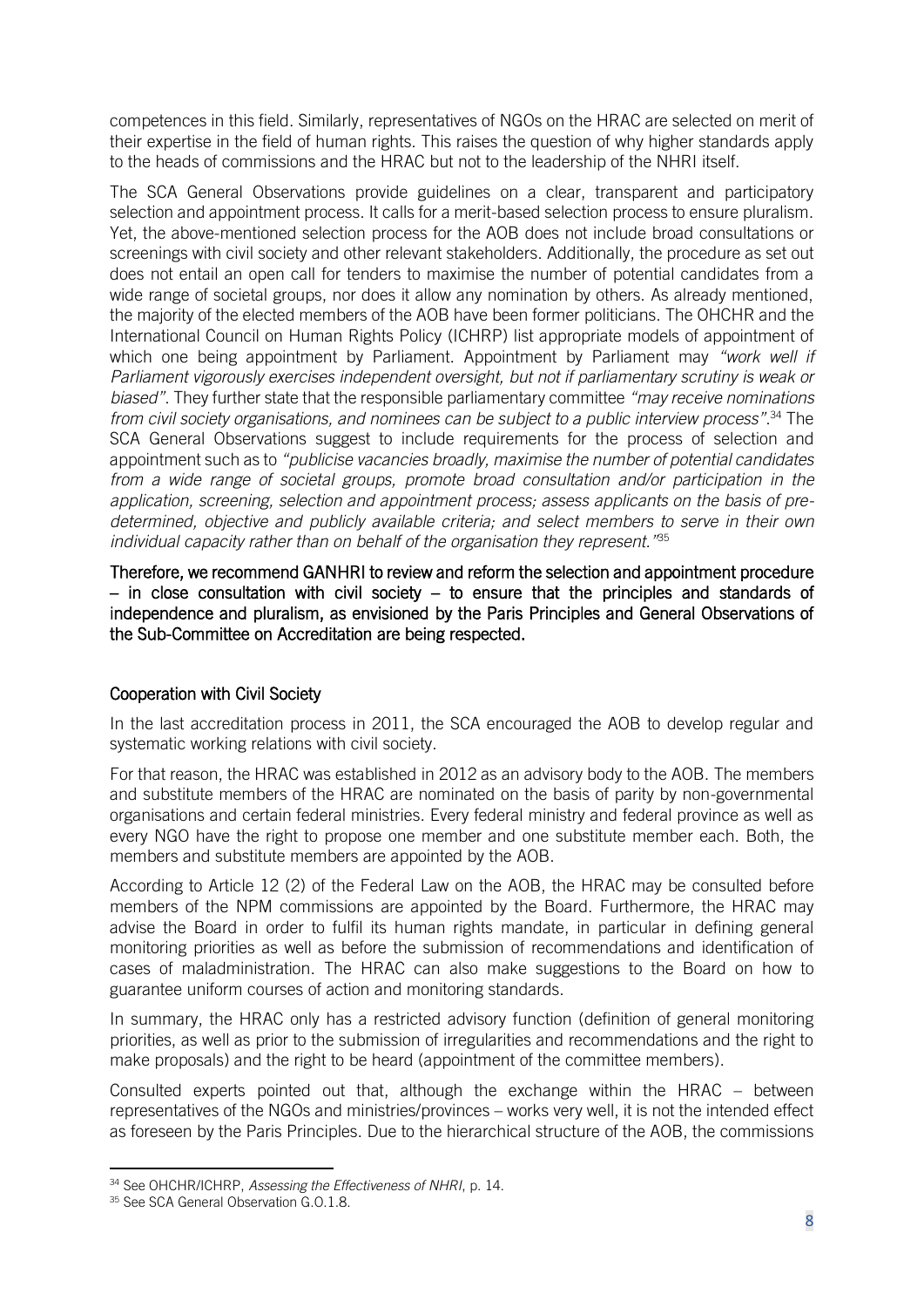present their reports directly to the AOB and the AOB then determines whether to consult the HRAC. The analysis of the reports from the NPM commissions remains with the AOB. The majority of the consulted experts confirmed that there is little to almost no direct exchange between the HRAC and the NPM commissions.

Furthermore, systematic cooperation with civil society in the form of the HRAC is largely limited to the AOB's human rights mandate with a strong focus on OPCAT and CRPD. This means that the mandate of the HRAC is narrow and does not touch upon many human rights – notably economic, social and cultural rights – and the systematic cooperation with civil society happens in a very restricted manner.

It should be noted that according to Article 7 (3) of the Federal Law on the Austrian Ombudsman Board, the AOB shall cooperate with scientific and academic institutions and schools and other educational institutions and inform the public of its activities. Thus, the AOB is provided with a legal foundation to cooperate with other parts of civil society.

Besides the close and institutionalised cooperation with representatives of the civil society in the HRAC, the AOB has organised four annual NGO-Forums so far. According to the AOB's website these forums aim to deepen the dialogue between the AOB and civil society. Furthermore, it is stated that the outcomes of the dialogues will be presented in a special report to the National Council. However, the last NGO Forum to take place was in 2017 focusing on the situation of children and young adults in Austria. We have not been informed of concrete plans to reinstate these forums or to establish any other form of institutionalised dialogue with civil society.

In light of the recent pandemic and the challenges it imposes for the protection of human rights, a continuing dialogue and consultation with the broad civil society, including trade unions and academic institutions, is clearly valuable.

#### In view of the above, we recommend the institutionalisation of better cooperation with civil society and other relevant stakeholders as foreseen with the Paris Principles.

#### Concluding remarks and recommendations

Whereas there have been positive developments in the practice of the AOB, various concerns and important questions remain regarding its compliance with the Paris Principles and thereby its ability to be effective and fulfil its crucial role as a NHRI promoting and protecting people's human rights in Austria. These areas have not only been identified by the analysis and research conducted by Amnesty International Austria but have also been raised as matters of concern during the last UPR cycle.<sup>36</sup>

Thus, we urge the GANHRI Sub-Committee on Accreditation to consider a detailed focus on the areas of concern raised in this submission, and also give consideration to the following steps which could be taken to strengthen the AOB in its role as a NHRI in accordance with the Paris Principles and relevant international standards:

- Initiate a broad consultation process with civil society and other relevant stakeholders representing all social segments in Austria, with the purpose of establishing necessary next steps for reforming the AOB and to devise a plan of action for implementation – taking into account the recommendations of the UPR and considering good practices from other countries.
- Evaluate the scope and the application of the current human rights mandate and consider expanding it beyond OPCAT, CRPD and measures of direct administrative power and

<sup>36</sup> Amnesty International Austria: *Human Rights Challenges Persist – Amnesty International Submission for the UN Universal Periodic Review, 37th Session of the UPR Working Group*, January 2021, submitted on August 7, 2020, Index Number: EUR 13/2855/2020, download at<https://www.amnesty.org/en/documents/eur13/2855/2020/en/>